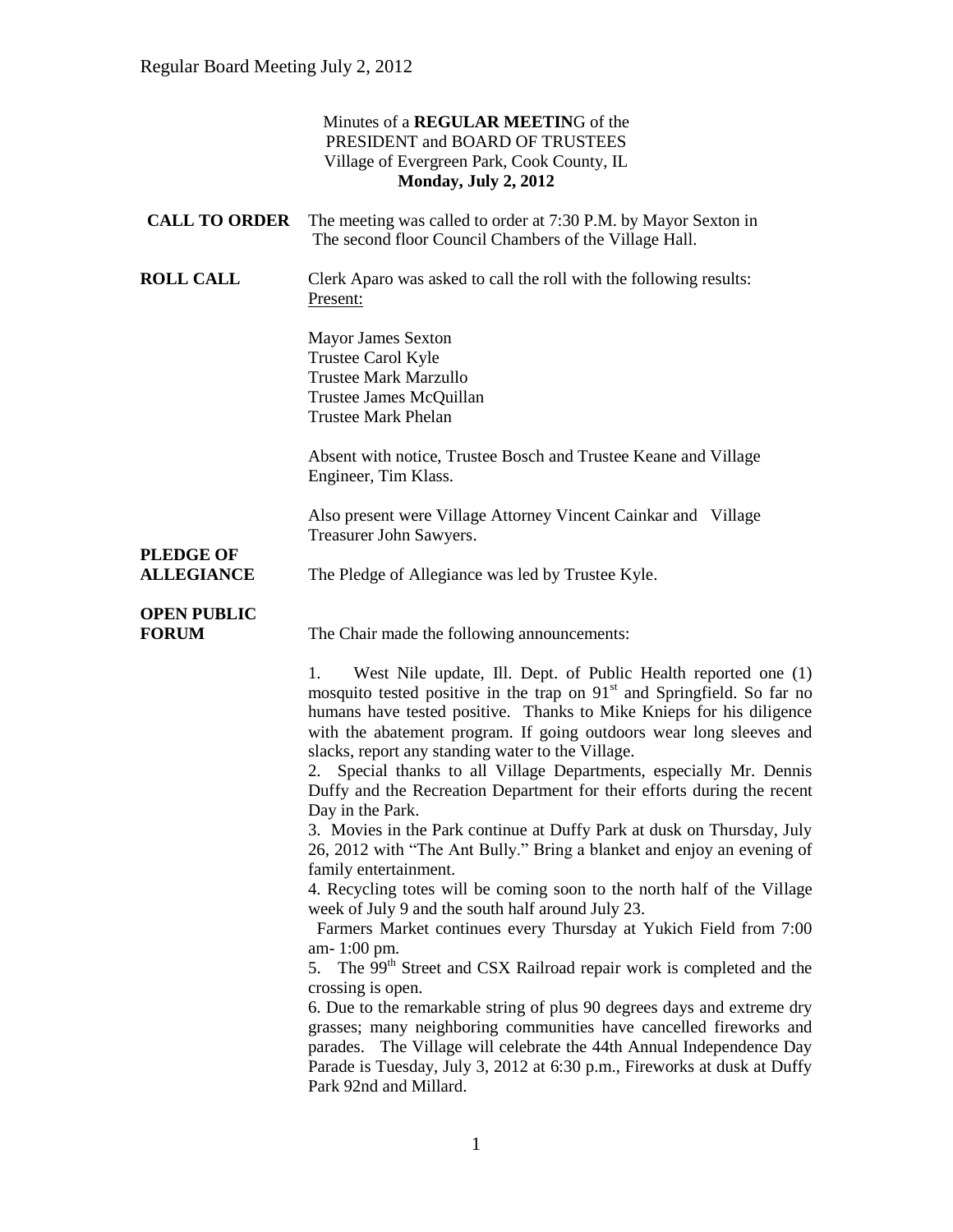**OPEN** 

The Chair noted due to the excessive heat everyone is encouraged to take health precautions; stay hydrated, check on neighbors, especially elderly and those living alone and report any problems to 9-1-1 where wellbeing checks will be done.

**AUDIENCE** Mr. Robert Baker, 8742 S. Washtenaw, questioned the lack of community works, specifically minority contractors at the Menards/Meijer job site. The Chair responded he should call the contact he had introduced Mr. Baker to a few weeks ago. The current work is earth moving only and not work done by the general contractor.

> Ms. Sara Augustinas, 9200 S. Ridgeway, spoke at length about an aggressive red winged black bird that attacked her at Yukich Field. The Chair responded EP Animal Control contacted State of Illinois Wildlife and the bird is protected under Illinois Wildlife Law. She requested the Village declare it a health hazard and shoot it, or secure a scare device or hire a certified Illinois officer to remove it.

> The Chair noted he has not received any other complaints from girls' softball, farmers market or other residents using Yukich Fields. He also asked her to reconsider her suggestions and let the bird remain in its habitat which is barricaded by signs and construction cones until the birthing season has past. Police Chief Saunders will check the area during the attack times of 9:00 -10:00 am. An audience member stated he was also swooped upon by a red winged black bird at Yukich Field.

> Helen Cuprisin, 9233 S. Homan, referred to an article in the Chicago Tribune stating a report from Cook County Treasurer Maria Pappas and County Board President Tony Preckwinkle reflects the Village of Evergreen Park pensions are unfunded at almost a half a million dollars. The Chair told Mrs. Cuprisin the police pension is funded at 90% and not the numbers in the newspaper article. He added she is welcome to meet with the Village Treasurer who will answer any questions. Treasurer John Sawyers stated the publication timeline did not accurately reflect the pensions and those are unaudited numbers used in the report.

> The Chair noted his current tax bill was increased by \$1,600 and his taxes are almost \$7,200 a year for a modest home in Evergreen Park. He suggested everyone attend school board meetings where 72% of the local real estate tax dollars are spent. He suggested the County and State take care of their financial obligations.

**REGULAR** 

**AGENDA** Motion by Trustee Phelan second by Trustee Kyle, to waive reading of the minutes of the June 18, 2012 Regular Meeting of the President and Board of Trustees and approved as presented was passed by unanimous voice vote and so ordered by the Chair.

**RESOLUTION** 

**NO. 17-2012** Motion by Trustee Marzullo second by Trustee McQuillan, to approve **Resolution NO. 17-2012** with expenditures of the General Corporate Fund of \$ 465,210.02 and the Sewer and Water Fund of \$4,403.64 and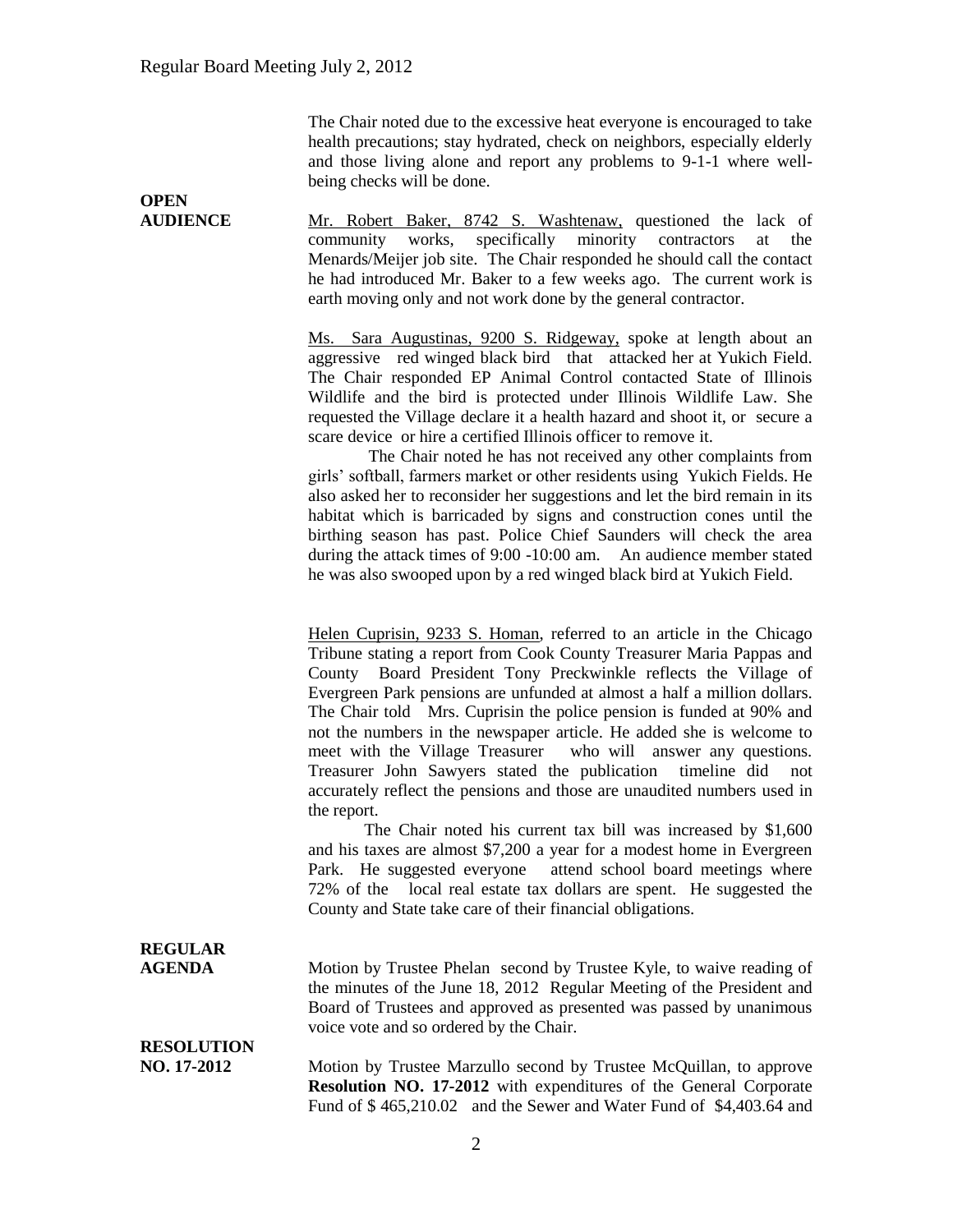the  $95<sup>th</sup>$  St. TIF Fund, \$1,497.00 and the Capital Improvement Fund, \$1,277,593.78 and Street Bond Fund, \$13,045.00 for a total of \$ 1,957,895.95. Upon roll call, voting YES: Trustees Kyle, Marzullo, McQuillan and Phelan; voting NO: NONE. The motion was passed and so ordered by the Chair.

# **VILLAGE COLLECTOR'S**

**REPORT** Motion by Trustee McQuillan second by Trustee Kyle, to accept for file and information the Village Collector's report for June 2012 in the amount \$1,541,989.61. The motion was passed by unanimous voice vote and so ordered by the Chair.

#### **WATER COLLECTOR'S REPORT**

Motion by Trustee Phelan second by Trustee Marzullo to accept for file and information the Water Collector's report for June 2012 in the amount of \$ 543,618.18. The Chair noted water rates from Chicago were increased 25% this year and will be increased 15% next year and 15% the year after. The motion was passed by unanimous voice vote and so ordered by the Chair.

### **BUSINESS CERTIFICATES NONE.**

## **ORDINANCE**

**NO. 16-2012** The Chair noted Ordinance No. 16-2012 "An Ordinance of the Village of Evergreen Park Approving an Intergovernmental Agreement Establishing the Fifth District SWAT Team;" will not be voted upon until some necessary revisions are made. NO BOARD ACTION REQUIRED.

**RESOLUTION**

**NO. 12-2012** Motion by Trustee Phelan second by Trustee McQuillan to approve *RESOLUTION NO.12-2012, "A RESOLUTION OF THE VILLAGE OF EVERGREEN PARK, COOK COUNTY, ILLINOIS, APPROVING A BOND RECORD-KEEPING AND COMPLIANCE POLICY."* The Attorney noted this is required per the IRS. Upon roll call, voting YES: Trustees Marzullo, McQuillan, Phelan and Kyle; voting NO: NONE. The motion was passed and so ordered by the Chair.

## **RELAY FOR LIFE PROCLAMATION**

Motion by Trustee Kyle second by Trustee Phelan to approve the proclamation "**American Cancer Relay for Life in Evergreen Park, July 14-15, 2012."** The Chair recognized Mr. Steven Duffy in the audience and thanked him and his wife for all their efforts towards this worthy cause. Upon roll call, voting YES: Trustees McQuillan, Phelan, Kyle and Marzullo; voting NO: NONE. The motion was passed and so ordered by the Chair.